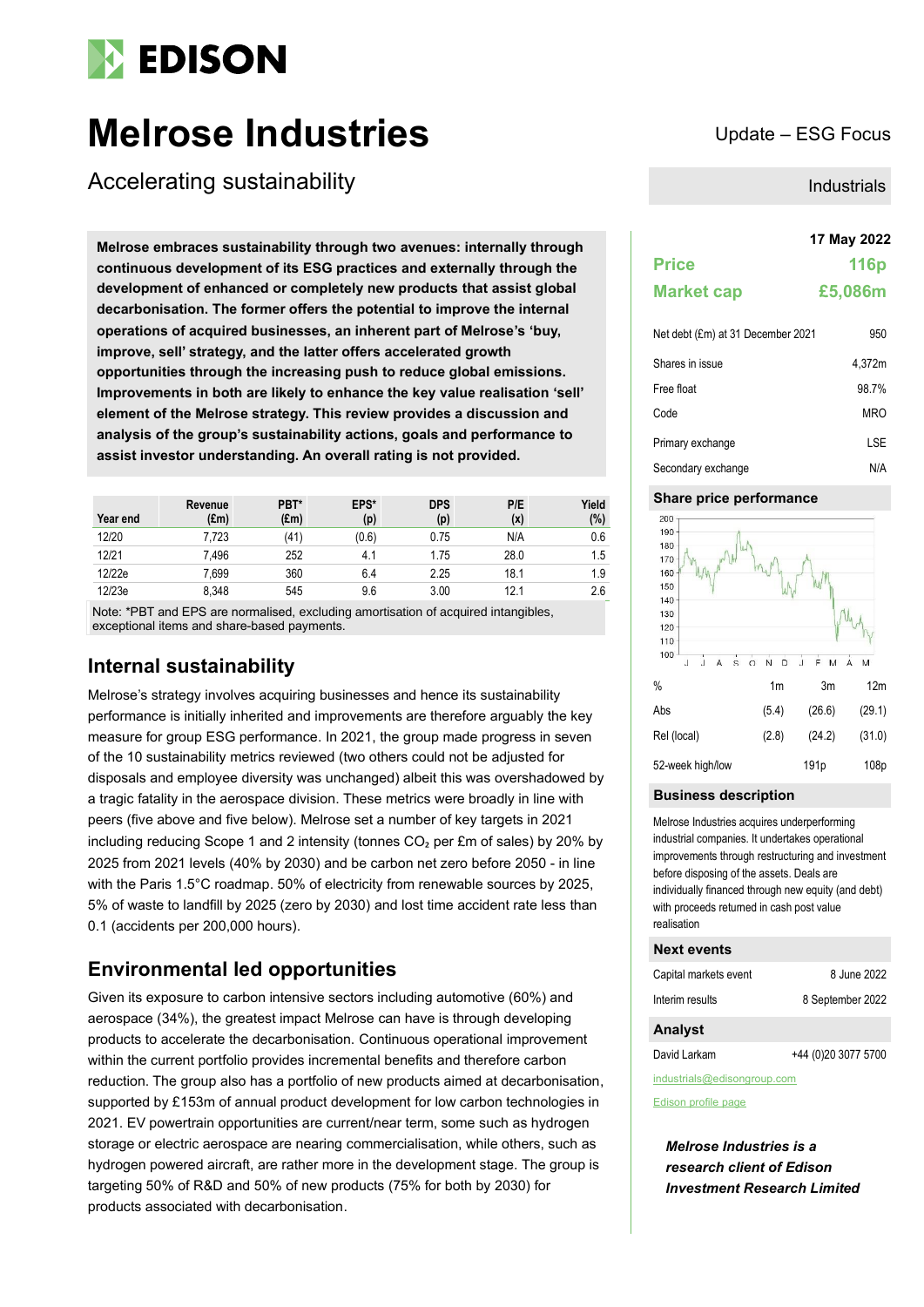

# **Executive summary**

This review focuses on the sustainability agenda, performance and opportunities at Melrose. The report is broken down into two sections: i) internal performance focusing on internal achievements against environmental, social and governance metrics and targets; and ii) environmental-led opportunities focusing on the decarbonisation opportunities the group is pursuing. The latest Edison [financial review](https://www.edisongroup.com/publication/short-term-trading-versus-long-term-value-creation/30778/) was released on 12 April.

The key to Melrose's internal sustainability performance is GKN (97% of sales ex JVs in 2021), which was acquired in 2018. Given the group strategy to 'buy, improve, sell', improving its sustainability performance, both internally and externally, can potentially influence value as well as an ESG impact.

Internally the agenda has been developing in recent years both in terms of depth of measurement and in ambition, with key targets being set in 2021. In 2021 the group made progress in seven of the 10 sustainability metrics reviewed (two others could not be adjusted for disposals, and employee diversity was unchanged), albeit this was overshadowed by a tragic fatality in the aerospace division. These metrics were broadly in line with peers (five above and five below), as highlighted in Exhibit 1, albeit disclosure from peers is generally less granular. Key target initiatives set in 2021 include a 20% reduction in Scope 1 and 2 emissions intensity by 2025 from 2021 levels, 50% of electricity from renewable sources by 2025, less than 5% of waste to landfill by 2025 (zero by 2030) and lost time accident rate less than 0.1 (accidents per 200,000 hours). Achieving these targets should assist in promoting the group's sustainability ratings.

#### **Exhibit 1: Summary of key sustainability performance metrics for 2021**

|                                                               | . .                              |                |              |                  |                              |                                            |
|---------------------------------------------------------------|----------------------------------|----------------|--------------|------------------|------------------------------|--------------------------------------------|
|                                                               |                                  | <b>Melrose</b> | Peer average |                  | Peer range Relative to peers | Melrose target                             |
| Scope 1&2 emissions                                           | tCO <sub>2</sub> e               | 723,600        |              |                  |                              | Net zero before 2050                       |
| Scope 1&2 intensity                                           | tCO <sub>2</sub> e/£m            | 105            | 90           | 54 to 215        |                              |                                            |
| Scope 1&2 intensity reduction                                 | $\%$                             | 3              | 8            | $-7$ to $+31$    |                              | - 20% reduction by 2025 (c 5% pa)          |
| Renewables as proportion of<br>electricity used               | $\%$                             | 1.5            | 20           | 0 to 50          | $\overline{\phantom{0}}$     | 50% by 2025 (depending on<br>availability) |
| Waste intensity                                               | t/£m                             | 23.6           | 20           | $7-41$           |                              |                                            |
| Recycling                                                     | $\%$                             | 87             | 77           | 33 to 97         | $\ddot{}$                    |                                            |
| Waste to landfill                                             | $\%$                             | 5.7            | 9            | 3 to 28          |                              | 5% by 2025/zero by 2030                    |
| Water intensity                                               | $m^3/fm$                         | 0.52           | 0.48         | 0.14 to 1.8      |                              |                                            |
| Health & Safety - Lost Time<br><b>Accident Frequency Rate</b> | Rate per 200,000 hours<br>worked | 0.06           | 0.31         | $0.06$ to $0.60$ | $+$                          | Achieve and maintain below 0.1             |
| Health & Safety fatalities                                    | Number in year                   |                | $\Omega$     | C                |                              |                                            |
| Employee turnover                                             | $\%$                             | 9 (voluntary)  | 14.5         | 2 to 26          | $\ddot{}$                    |                                            |
| Training hours per employee                                   | Hours per employee               | 23             | 6.5          | 3.4 to 23        | $\ddot{}$                    |                                            |
| Employee diversity                                            | % females                        | 20             | 19.5         | 2.3 to 28.0      |                              | 33% at executive and board level           |

Source: Edison Investment Research

External opportunities provide the greatest potential impact to the environment given GKN's exposure to carbon intensive sectors including automotive (60%) and aerospace (34%), seen as a 'hard to abate' sectors. Continuous improvement of the current portfolio provides incremental efficiency benefits and therefore carbon reduction. The group also has an exciting portfolio of new products aimed at decarbonisation that have been supported by £153m invested in carbon reduction product development in 2021. EV powertrain opportunities are current/near-term, some, such as hydrogen storage or electric aerospace, are nearing commercialisation, while others, such as hydrogen powered aircraft, are rather more in the development stage.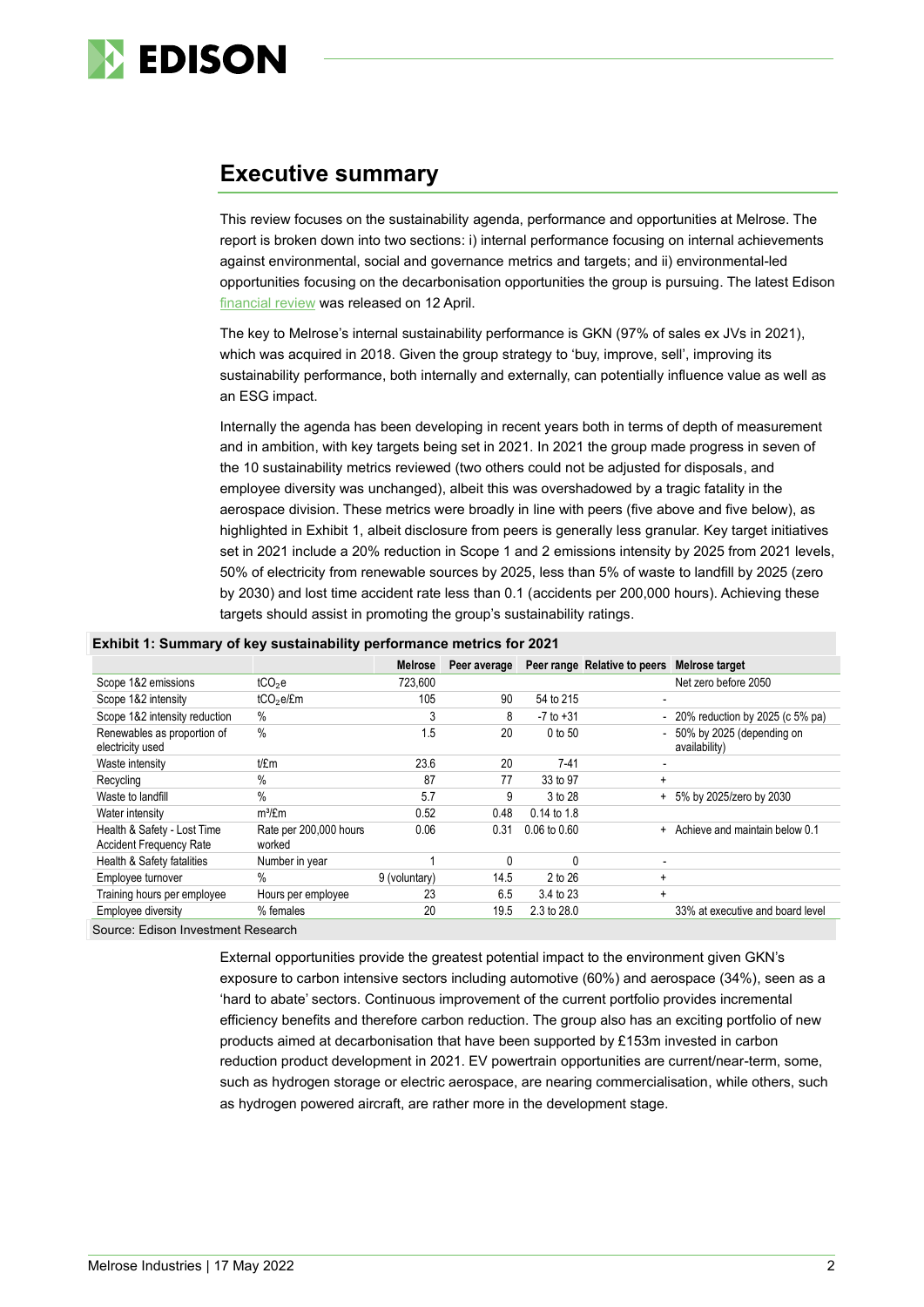

# **Internal performance**

This section reviews the key internal sustainability metrics and targets and compares performance to peers where possible; note disclosure from some peers is more limited. We have not provided an overall rating but have included the Melrose score from key ESG ratings agencies.

# **Environmental**

## **Emissions**

Melrose achieved a 14% reduction in absolute emissions and 6% in energy consumption in 2021 through a combination of underlying improvements and disposals. In 2021 the group invested c £10m on LED lighting retrofits, more efficient heating, ventilation and air conditioning (HVAC), renewable energy installations, insulation improvements and energy efficient equipment to improve energy consumption and lower its carbon footprint. Exhibits 2 and 3 show its performance since 2019, which was the first year to include GKN, acquired in 2018. 2020 usage declined due to COVID-19, while 2021 declines were largely due to the impact of disposals in the year, which are excluded. Adjusted for the disposals we estimate that emissions intensity (tonnes  $CO<sub>2</sub>$  per £m of sales), which increased on a headline basis, would have declined by 3%. Note that the figures are dominated by businesses acquired as part of the 'buy, improve, sell' strategy given the small size of Melrose's core operations, primarily from the central head office which has been carbon neutral for the last three years.

At the end of 2021, 112 sites (74%) were certified to ISO 14001 standard (environmental management systems), and 28 sites (18%) had achieved ISO 50001 (energy management) certification.



Source: Melrose Industries **Source: Melrose Industries** Source: Melrose Industries

Emissions intensity offers the best cross peer comparison, albeit different types of manufacturing (for example melting metal versus component assembly) will have different energy requirements. Melrose's 2021 headline emissions intensity increased and is now above the peer average. This partially reflects the impact of disposals, albeit even adjusting for these our estimated 3% underlying improvement is behind the peer average of 8% in the year.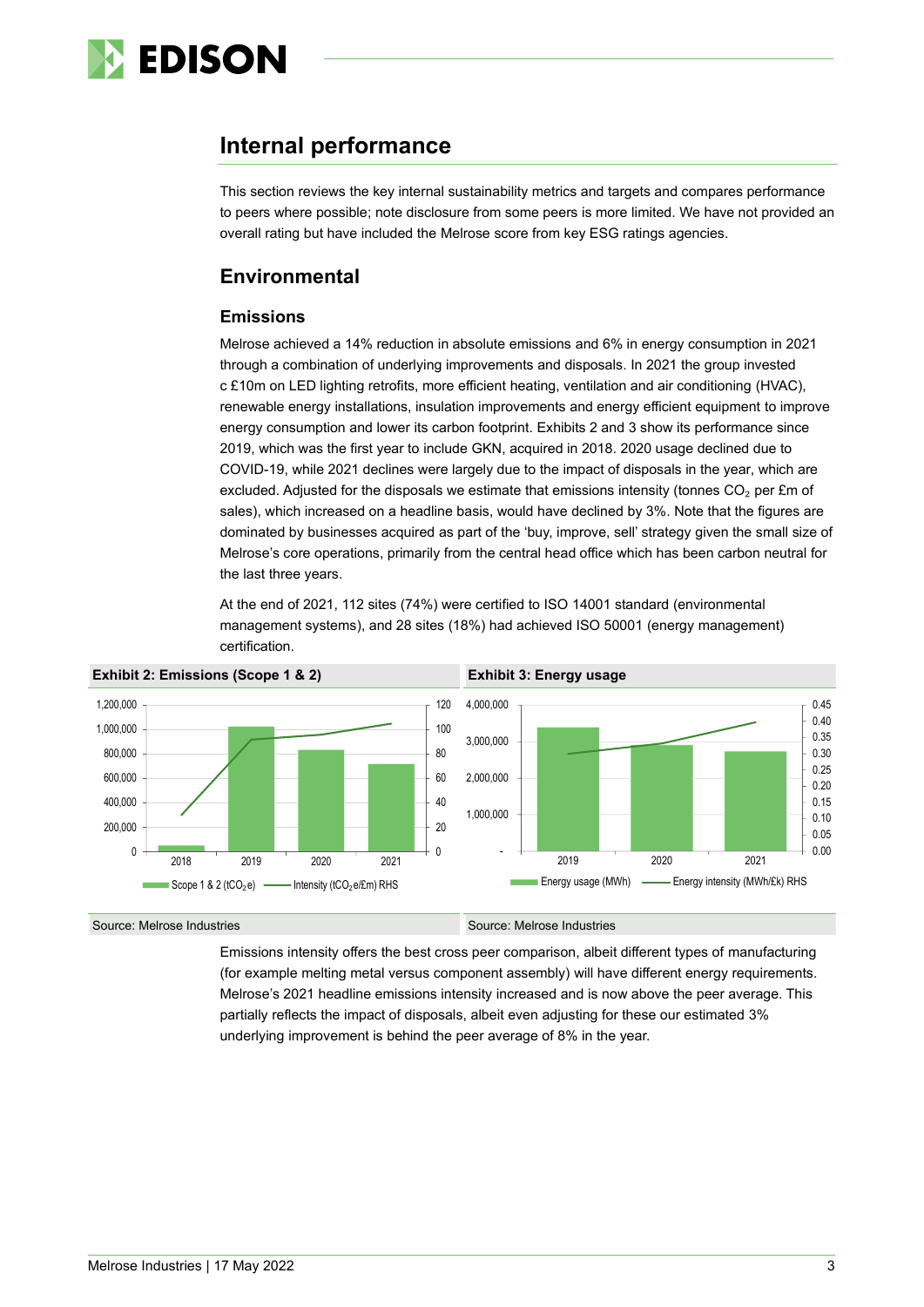

 $\theta$ 20 40 60 80 100 120 2019 2020 2021 ■ Melrose Network Network Network Network Network Network Network Network Network Network Network Network Network Network Network Network Network Network Network Network Network Network Network Network Network Network Net



Source: Edison Investment Research

The group reported Scope 3 emissions [\(upstream and downstream emissions that occur in the](https://ghgprotocol.org/sites/default/files/standards_supporting/Intro_GHGP_Tech.pdf)  [company's value chain\)](https://ghgprotocol.org/sites/default/files/standards_supporting/Intro_GHGP_Tech.pdf) for the first time in 2021. At 78,835 tonnes of CO<sub>2</sub> equivalent (tCO<sub>2</sub>e) emissions, this included business travel, fuel-related well-to-tank, electricity transmission and distribution losses, and water supply, suggesting coverage of four of the 15 potential categories under the Greenhouse Gas Protocol. Given the high in-use emissions figures in aerospace and automotive, discussed in more detail later in this document, we would expect full Scope 3 disclosure to increase significantly. Note the company has committed to greater engagement with suppliers in 2022 to better understand its Scope 3 footprint.

Melrose has set out its emissions targets:

- Reduce global Scope 1 and Scope 2 emissions intensity (CO<sub>2</sub>e/£m) by 20% on average across the businesses by 2025 and 40% by 2030 from the 2021 baseline. Achieve net zero Greenhouse gas emissions before 2050.
- Source 50% of electricity from renewable sources by 2025 and 75% by 2030 (depending on availability).

The renewable target appears challenging given that only 1.5% of electricity was generated from renewables in 2021 (up from 0.4% in 2020). Given the increasing cost parity between renewables and carbon intensive electricity, management intend to enter agreements to purchase renewable power where available. The emissions intensity target will require c 5% improvement a year, which compares to Edison's estimate of a 3% reduction achieved in 2021. These targets appear closely aligned with the Paris 1.5% annual reduction requirement of 4.2% according to the Science Based Targets initiative (SBTi), although the renewables element is below their 80% 2025 threshold. Note these targets have not been submitted to the SBTi, which would also require further Scope 3 disclosure and analysis.

Exhibit 5 highlights the range of targets set by peer companies, including commitments to SBTi (note 'committed' under the SBTi is the first stage of registering to set a target).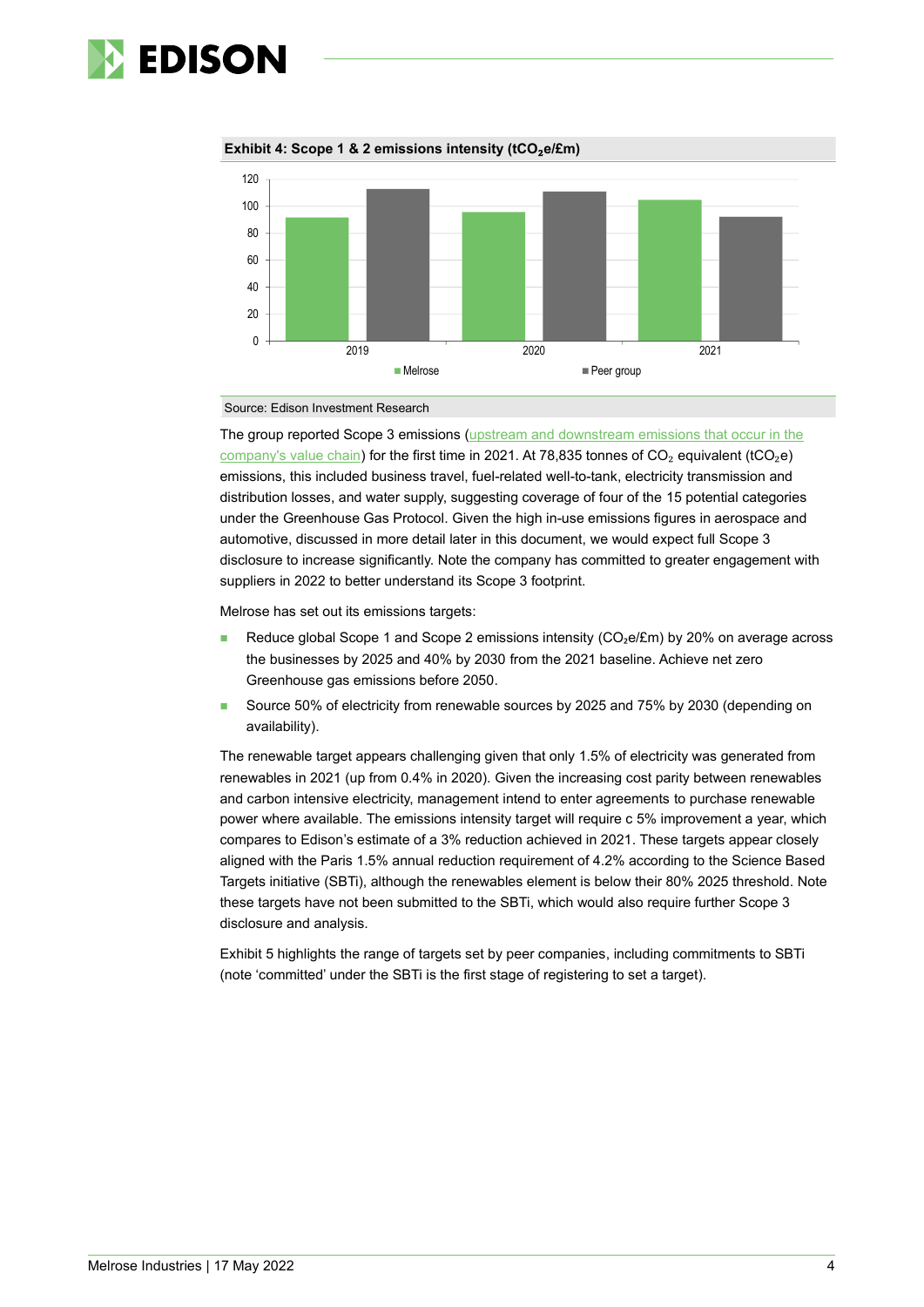

#### **Exhibit 5: Emissions targets**

|                    | Carbon intensity                                                                          | <b>Renewables</b>  | Carbon neutrality | SBTi - Near term | SBTi - Net Zero |
|--------------------|-------------------------------------------------------------------------------------------|--------------------|-------------------|------------------|-----------------|
| Melrose            | 20% by 2025 (c5% pa)/40% by 2030                                                          | 50% by 2025        | Net zero by 2050  |                  |                 |
| AMM                | Intensity 5% reduction a year                                                             | 100% in US by 2025 | 2040              | Committed        | Committed       |
| <b>Borg Warner</b> | 50% reduction 2005-30 (c 4% pa)                                                           |                    | 2035 Scope 1&2    |                  |                 |
| Dana               |                                                                                           |                    |                   | Committed        |                 |
| <b>FACC</b>        | 40% reduction by 2030 from 200 (c 3.5% pa)                                                |                    | 2040              |                  |                 |
| Magna              | > 2% pa reduction in intensity                                                            | 35% by 2025        |                   | Committed        |                 |
| MTU                | Carbon neutral production in line with the<br>ecoRoadmap in Munich and the local roadmaps |                    |                   |                  |                 |
| Nexteer            | 3% a year                                                                                 |                    |                   |                  |                 |
| Schaeffler         | Neutral own production by 2030                                                            | 100% by 2024       | 2040              |                  |                 |
| Senior             | Absolute 6% a year to 2025                                                                |                    |                   | $1.5^\circ$      |                 |
| Spirit             | Absolute reduction 3.5% a year to 2030                                                    | 100% by 2030       |                   |                  |                 |
| ΖF                 | 80% by 2030 (14% pa)                                                                      | 100% by 2030       | 2040              | $1.5^\circ$      | Committed       |

Source: Companies, SBTi

Finally note that Melrose provides a comprehensive analysis of emissions and energy consumption by type, offering far greater granularity than peers.

#### **Waste**

The group generated 162,000 tonnes of waste in 2021, an increase of 8%, ahead of the 2% organic top-line growth before accounting for the impact of disposals (historical information required to provide adjustments is not available). Intensity increased to 23.6 tonnes per million pounds. GKN operations entail high levels of cutting and grinding, leading to significant amounts of swarf and therefore higher amounts of scrap. Hence the importance of waste treatment. Recycling increased to 87% (from 81%, predominantly in house) while landfill reduced 41% to 9,175 tonnes or 5.7% of all waste.

Melrose's stated landfill target is 5% of total waste by 2025 and zero landfill by 2030. It does not currently have a stated recycling or overall waste reduction target.

Peer comparison depends significantly on actual processes (assembly generally having lower waste than manufacturing). Exhibit 7 provides a view of waste intensity versus recycling, albeit many companies are yet to fully disclose such information. The preferred space in the chart is the bottom right quartile (as minimum waste, maximum recycling as a company's processes will permit).



Source: Melrose Source: Company information

## **Water**

Total water usage has been declining but the intensity has been increasing. Key reasons behind this include increased measurement, moving from 80% of sites reporting in 2019 to 100% in 2021, reduced activity due to the pandemic and the impact from disposals made in 2021, which were less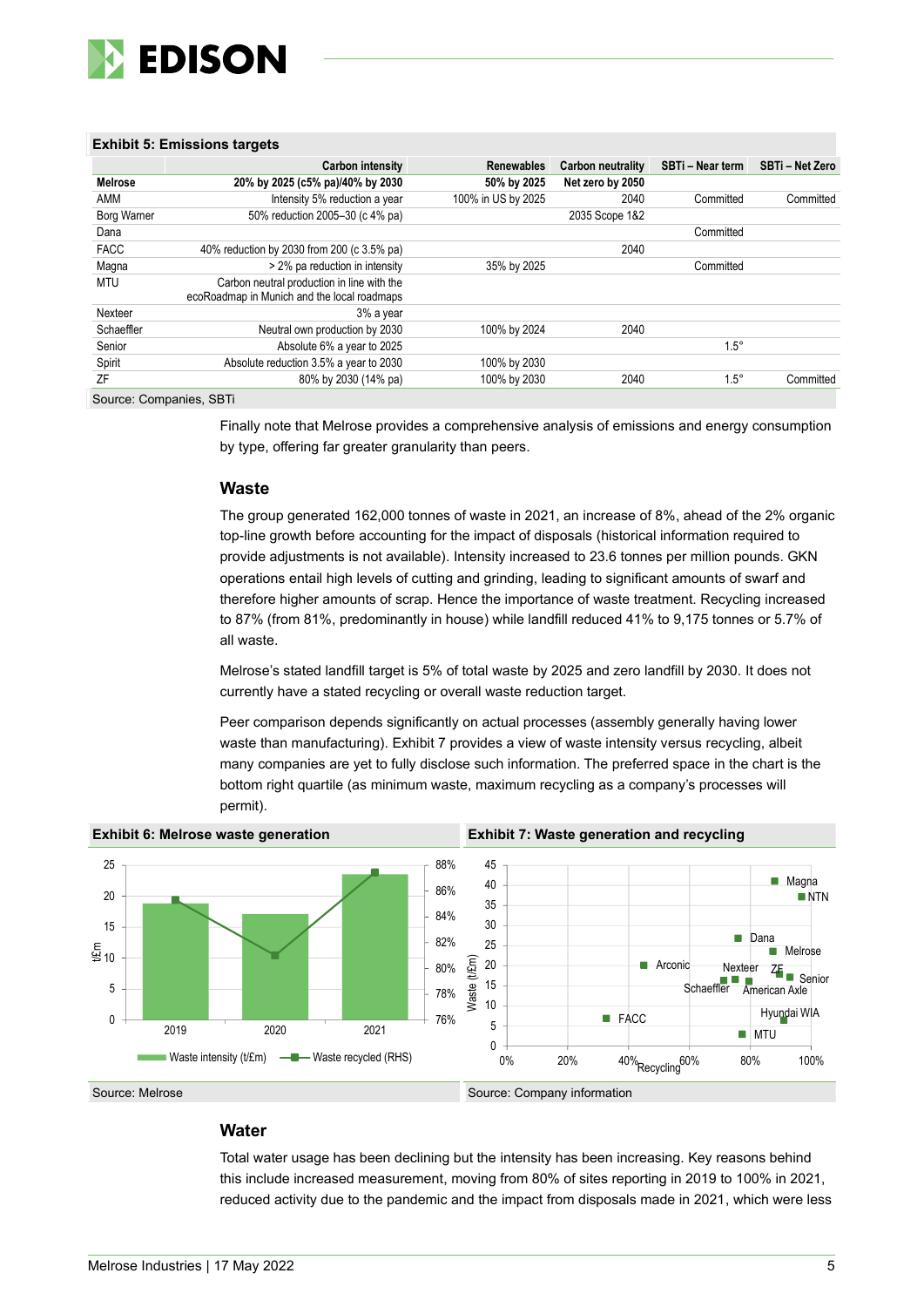

water intense (historical figures on disposed companies are not available). In 2021 Melrose assessed that 20% of sites are located in areas of 'extremely high' baseline water stress and a further 15% located in areas of 'high' baseline water stress. Details of actions to reduce stress in these regions are expected going forward. Note management intends to report water usage to CDP in 2022 and develop group-wide reduction targets. This should assist with the somewhat limited disclosure in certain areas such as water recycling.





Source: Melrose

#### **Circular economy**

While emissions are a key focus for sustainability for many companies, the shift to a circular economy is also gaining increasing attention. In this respect, 88% of Melrose products by sales are recyclable (own internal survey covered 49% of sales) and 60% of input materials were from recycled or remanufactured content (survey covered 63% of group sales).

## **Social**

## **Health and safety**

2021 saw positive continuous improvement in the key metrics, but this was overshadowed by a fatal incident at the group's Aerospace division site in Papendrecht, the Netherlands. Excluding this tragic event, good progress has been made in recent years with lost time accidents at 0.06 per 200,000 hours (equivalent to approximately one per 1,600 employees in the year), within management's target of below 0.1. Exhibit 10 puts Melrose at the top end of peers for lost time accidents in 2021 (a number of companies still do not report) or in line with the average looking at Melrose's average since the acquisition of GKN.

Part of the programme for safety is driven by ISO 45001 (occupational health & safety). 74% of sites (inclusive of office, production and testing sites) within the group were certified at the end of 2021, including 100% of GKN Automotive production sites and test centres.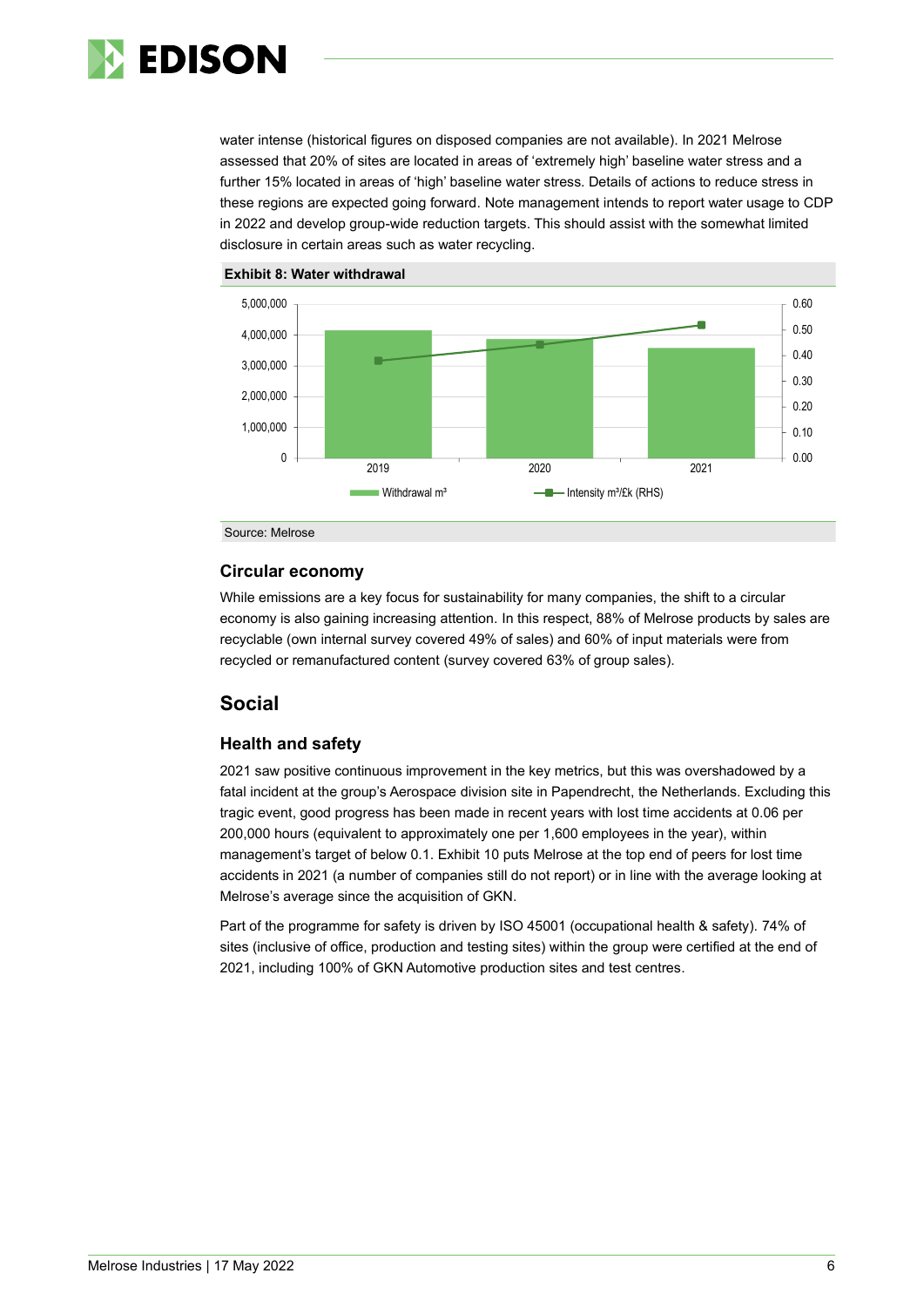

**Exhibit 9: Melrose accident statistics Exhibit 10: Lost time accident rate (per 200,000 hours)**



## **Employee turnover**

Employee voluntary attrition was 9% in 2021. This puts Melrose in the mid-range of peers (50% of peers reporting) at 2% to 26% - lower in Japan/South Korea and higher in North America. With limited standards and comparables, key is the decline from 10% the previous year. In terms of training, Melrose's average is 23 hours per employee, up from 13 hours and the highest in its peer group (35% reporting). Melrose training spend per employee was £209 up from £166. Melrose has a £10m five-year skills fund focused on training in the UK.

## **Gender diversity**

Overall group employee diversity remains at only 20% women, arguably reflecting the heavy manufacturing nature of the business and puts Melrose in the mid-tier of peers (average 19.5%). Diversity increased at the executive committee level to 36% from 35%. Melrose does not provide an ethnicity or age breakdown of employees.

Board diversity has risen to 42% women at December 2021 from 30% in 2020, operating above the Hampton-Alexander Review target of 33%, and has one director from an ethnic minority background in line with the Parker Review.



#### **Pensions**

Prior to acquisition, GKN had a significant pension deficit issue. Melrose made commitments of 'up to £1 billion' of additional funding on acquisition. By the end of 2021 Melrose had made £0.35bn of additional cash contributions while internal performance and other measures had added a further £0.75bn. As a consequence, funding levels have risen from 78% to 107% with the GKN 2016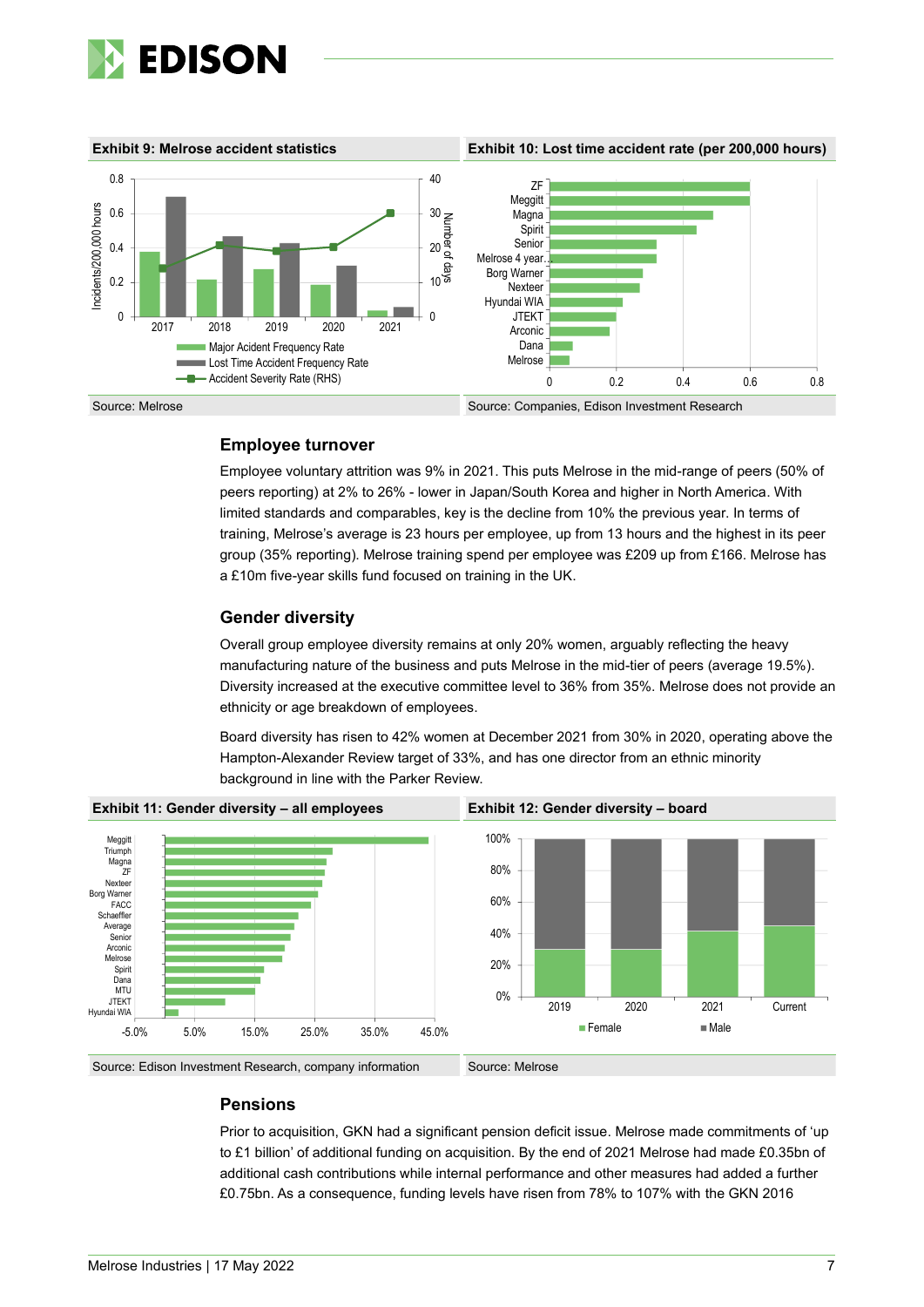

scheme risk profile further reduced through a buyout with a major insurer. The trustee approval to halve the annual funding to £30m a year further highlights the improved position.

## **Governance**

#### **Remuneration**

Melrose's executive pay is orientated towards a long-term incentive scheme linked directly to shareholder value creation, with executive directors' salaries and bonus opportunity being deliberately pegged below peers. The current long-term incentive scheme is due to crystallise on 31 May 2023. Melrose's pay structure has received strong shareholder support, most recently at the AGM on 5 May 2022 when the director's remuneration report (DRR) received over 97% approval. In 2021, the CEO's salary increased by 12.4%. However, this partly reflected the pandemic reductions undertaken in 2020 and a more meaningful measure is the 6% (3% pa) increase from the 2019 level. At £551k, this is well below the peer group average: 2020 FTSE 31 to 100 industrial, manufacturing and engineering companies with a lower quartile of £771k, median of £859k and upper quartile of £954k (source: Spirax-Sarco remuneration report). The median ratio for CEO to employee pay for 2021 was 29:1 (median UK pay £37k).

Sustainability was historically included within the 'strategic targets' of the executive bonus scheme but split out with explicit objectives for the first time in 2021. The targets were 80% based on financial metrics (EPS growth) and 20% on strategic objectives including sustainability at 4% (Exhibit 13). Peer group CEO bonus targets include sustainability at 0% to 25%. The sustainability objectives are split into i) publish sustainability targets and commitments; ii) publish inaugural Task Force on Climate-Related Financial Disclosures (TCFD) disclosures (a requirement for all main market listed companies from December 2021); and iii) improve sustainability benchmarking scores and external disclosure.

| EPS growth                              | 80% |
|-----------------------------------------|-----|
| Completion of restructuring             | 4%  |
| Sustainability                          | 4%  |
| Cash generation across the group        | 3%  |
| Reduction of Group debt and liabilities | 3%  |
| Return to margin target path            | 3%  |
| Improving UK pension scheme funding     | 3%  |
| Source: Melrose                         |     |

### **Audit quality**

No qualifications were made by the auditors in their opinion statement. Of note were comments on the loss-making contract provisions (£167m at December 2021). The accounts comment on the complexity of assessing these provisions and that the loss-making provisions in Automotive are no longer material. However, they also comment that 'there is still a heightened risk due to the wider macroeconomic factors that impact the valuation of the loss-making sales already identified, but also increases the risk that additional contracts may have now become loss-making. Therefore there is still a heightened risk around the completeness of loss-making sales'.

#### **Tax strategy**

The company maintains a straightforward tax structure, often unwinding the complexities of previous owners. This generally assists in any disposal. The current underlying corporate tax rate is 22%.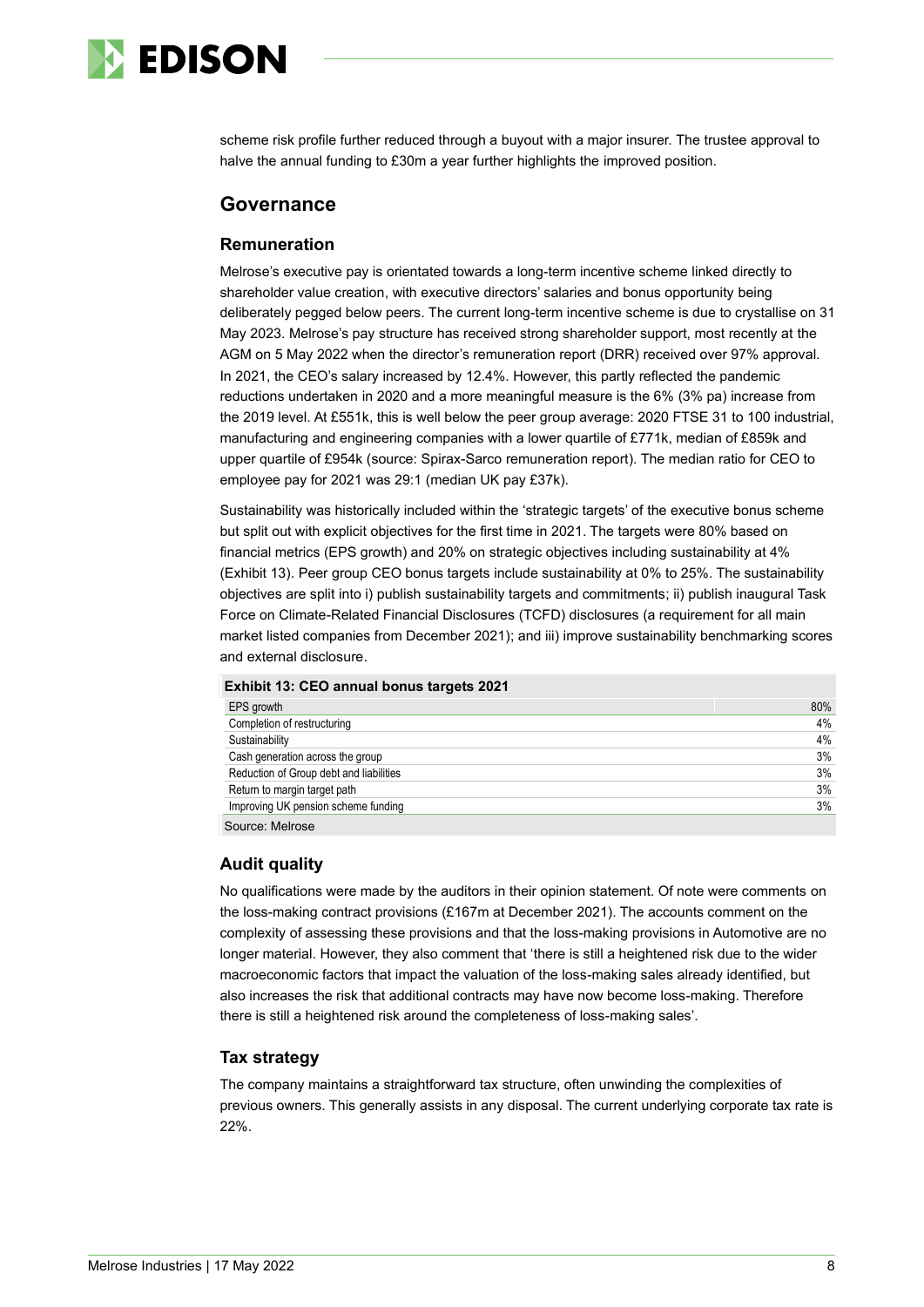

## **Financial structure**

The group had gross debt of £1,365m at 31 December 2021 (net debt £950m). This comprised two bonds acquired with GKN (£450m maturing in 2022 and £300m maturing in 2032) with the remainder from bank debt. None of these facilities carries sustainability-linked targets.

# **External ESG ratings**

Key ratings agencies views on Melrose can be found on page 8 of the company's [Sustainability](https://www.melroseplc.net/media/2865/melrose-industries-2021-sustainability-report.pdf)  [Report](https://www.melroseplc.net/media/2865/melrose-industries-2021-sustainability-report.pdf) or from the relevant agencies:

CDP : [CDP Scores.](https://www.cdp.net/en/scores)

MSCI : [MSCI search tool.](https://www.msci.com/research-and-insights/esg-ratings-corporate-search-tool)

Sustainalytics : [Sustainalytics search tool.](https://www.sustainalytics.com/esg-ratings?utm_term=esg%20and%20risk&utm_campaign=Shared+-+ESG+Risk+Rating+Public+Page+-+July+2020&utm_source=adwords&utm_medium=ppc&hsa_acc=4619360780&hsa_cam=10594802130&hsa_grp=128565810195&hsa_ad=548857242386&hsa_src=g&hsa_tgt=aud-1133441867712:kwd-1082496989751&hsa_kw=esg%20and%20risk&hsa_mt=b&hsa_net=adwords&hsa_ver=3&gclid=Cj0KCQjwma6TBhDIARIsAOKuANylaoR_teCNg7u3FFbKeqLFRBNFIfQ6ztDmdsZ92zqw7p25PBnQT1EaAon8EALw_wcB)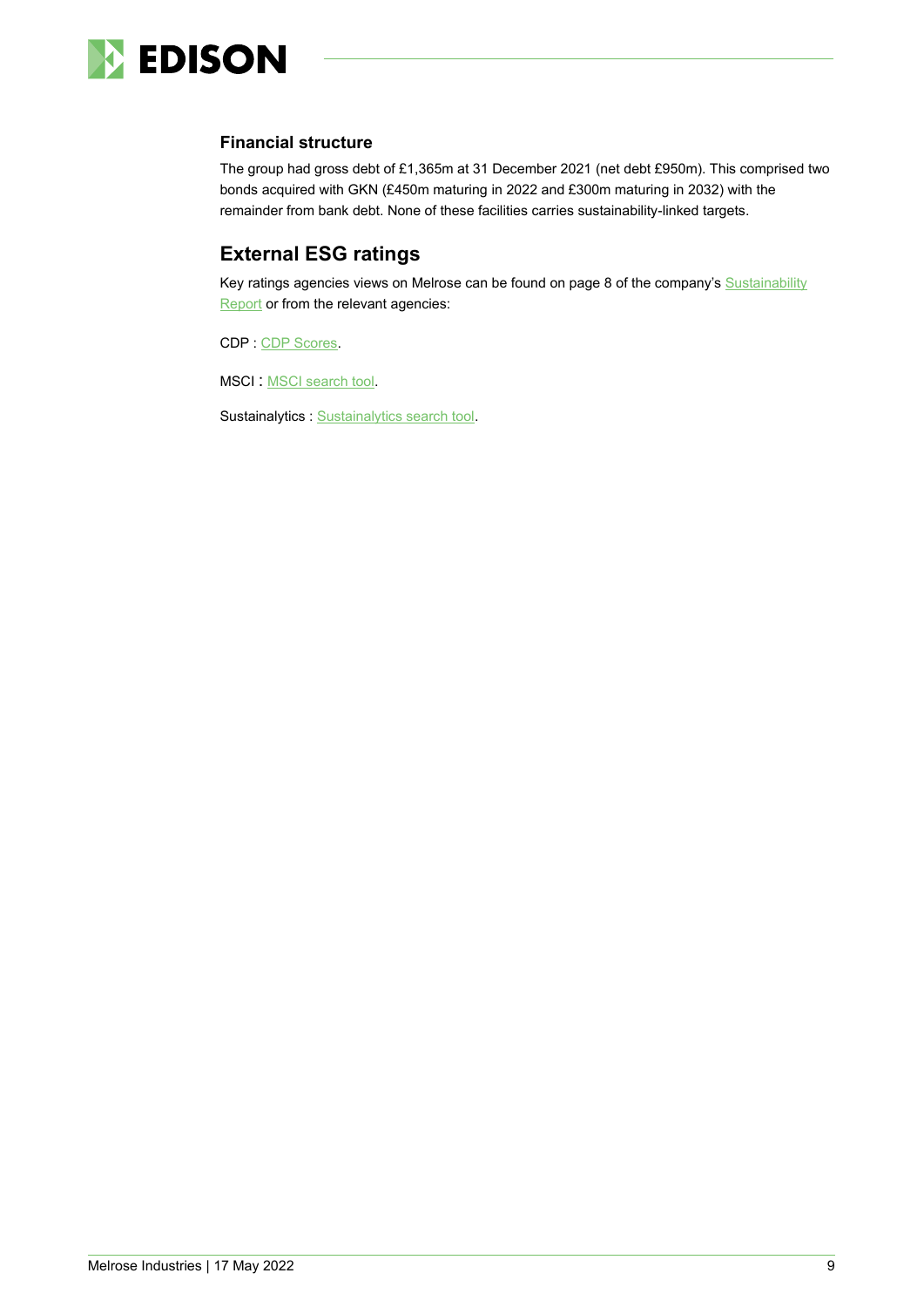

# **Environmental-led opportunities**

The 'improve' element of Melrose's strategy includes enhancing the growth profiles of the businesses acquired. Sustainability and decarbonisation offer some of the fastest-growing markets for industrial companies and hence opportunities for Melrose subsidiaries. This has been highlighted though Nortek and the investment in StatePoint Technology, which enables savings of up to 30% for energy consumption and up to 90% for water usage on cooling systems. A key market has been in the fast-growing data centres arena. This development no doubt assisted with the disposal of Nortek Air Management in 2021.

Scope 3 'in-use' emissions generally account for around 75% of emissions in automotive and more than 90% in aerospace. As a consequence, Melrose can make the greatest difference to its total emissions through development of its end-products.



Hence Melrose has significant opportunity to participate in the decarbonisation of the economy as these sectors look to improve efficiencies and convert to zero emissions power sources. This will also have a significant impact on Melrose's overall emissions. This can clearly be seen in the automotive sector, where the shift to electrification is accelerating. The average internal combustion engine (ICE) car emits around 1.5tCO<sub>2</sub>e a year. Almost two million battery electric vehicles (BEV) were sold globally, excluding China, in 2021, which translates to annual savings of 3mtCO<sub>2</sub>e. GKN has a market share of c 50%, suggesting that vehicles with GKN product will be saving c 1.5mtCO<sub>2</sub>e a year. While Melrose cannot take all the credit for this, given the input from other suppliers, it compares to group Scope 1 and 2 internal emissions of 723,360tCO<sub>2</sub>e in 2021.

## **Targets**

To promote development in this direction, Melrose has set out the following targets:

- Achieve 50% of total R&D expenditure on climate-related R&D per year to contribute to the decarbonisation of the sectors in which its businesses operate by 2025, 75% by 2030 and 100% by 2040.
- Achieve 50% of new products which contribute to the decarbonisation of the sectors in which its businesses operate by 2025, 75% by 2030 and 100% by 2040.

# **Current performance**

To support such activities, Melrose continues to invest in R&D which stood at £201m or 3.0% of sales in 2021 (ex JVs). This increase in intensity, as shown in Exhibit 16, is despite the inevitable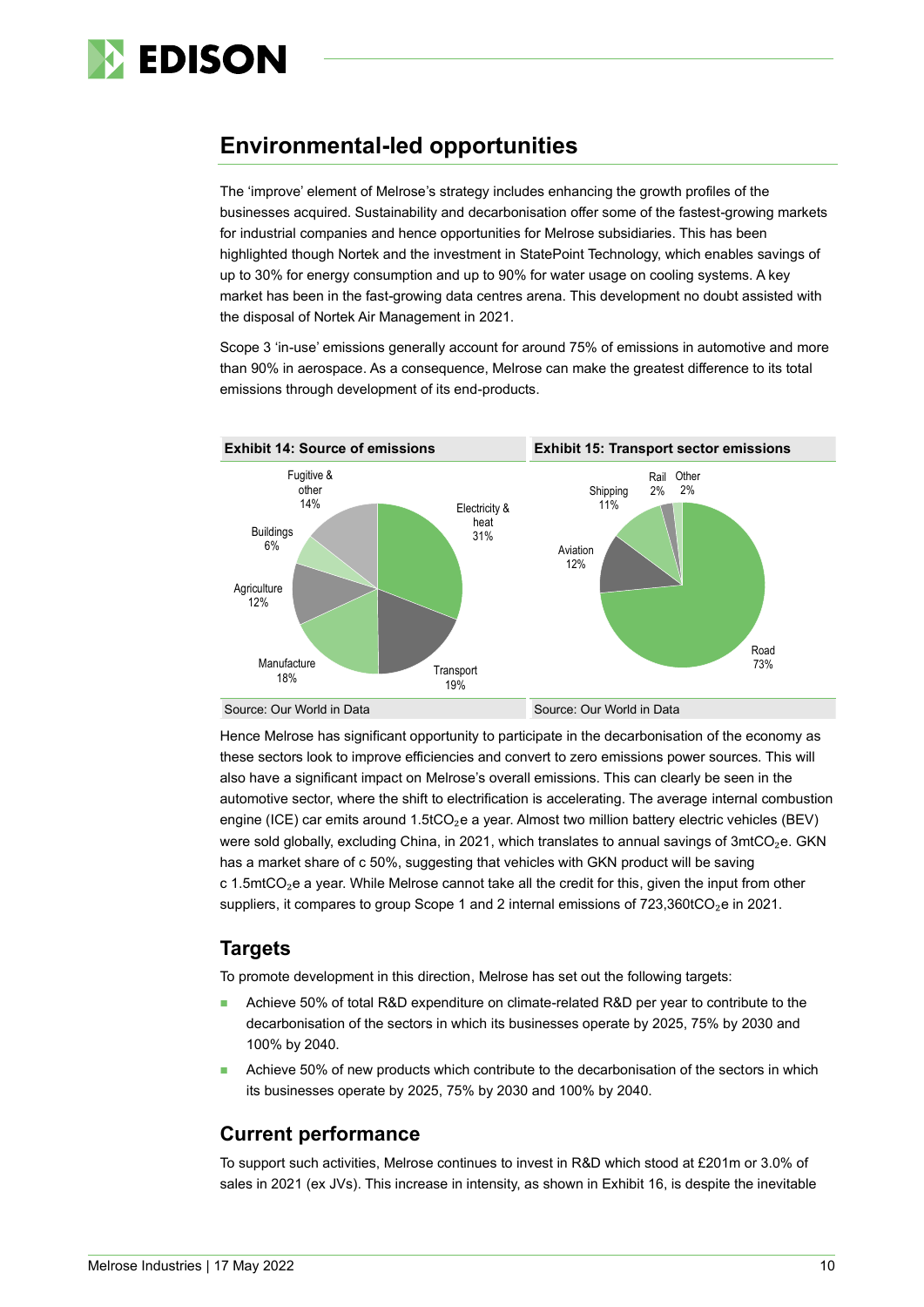

cost to the group's key margin targets. Melrose also states that it invested more than £153m in products aimed at cutting emissions in 2021.



**Exhibit 16: R&D as percentage of sales**

Source: Melrose

An internal review found that revenue from products designed to increase fuel efficiency and/or reduce emissions was £1,039m in 2021. This equates to c 15% of sales, although we note that this review only covered 49% of group sales.

# **Projects and products**

Attention tends to be focused on the game-changing technologies but much of GKN's development is incremental and can still have a significant environmental impact. This includes:

- Light-weighting. The use of composites in aerospace or the developments in additive manufacturing which enable the manufacture of complex component shapes to offer the potential to improve fuel efficiency.
- Improved internal manufacturing. Since acquisition by Melrose, c £0.7bn has been spent on restructuring GKN. The key aim is to improve efficiency and financial performance including the margin targets set by management. Efficiency tends to mean greater throughput, often with fewer facilities, thereby reducing the carbon footprint of both group and individual end-products.

Melrose points to GKN Automotive's position in disconnect all-wheel drive (AWD) technology, which helps reduce AWD-related  $CO<sub>2</sub>$  emissions by up to 80% through increased efficiency (30%), reduced weight (20%) and increased durability (25%). Management estimates that the 525,000 systems sold in 2021 will reduce vehicle emissions by more than 45,000 tonnes of CO<sub>2</sub> annually.

The group is involved in a number of varied projects, some already revenue generating and some still in the development stage. These include:

## **Automotive**

The pathway to zero emission vehicles is now well established and even accelerating – EV (battery and plug-in hybrids) sales grew 108% in 2021 accounting for 4.6% of the global light vehicle market source: Jato Dynamics). EV motors operate at higher rotation speeds and produce higher torque than ICE motors. This necessitates different dynamics for the drivetrain (taking the power from the motor to the wheels). Complex six- or eight-speed gearboxes are no longer required, often using a single speed system. This might appear to eliminate complexity but brings in other challenges such as the wider performance envelope (speed and torque) which the drive system is required to handle. GKN has been moving up the value and technology chain from driveshafts to propshafts and into AWD systems providing the group with complete integration and software capabilities. These competences, along with specialist third parties as highlighted in Exhibit 17, have enabled GKN to develop a complete eDrive solution. The three-in-one system effectively integrates an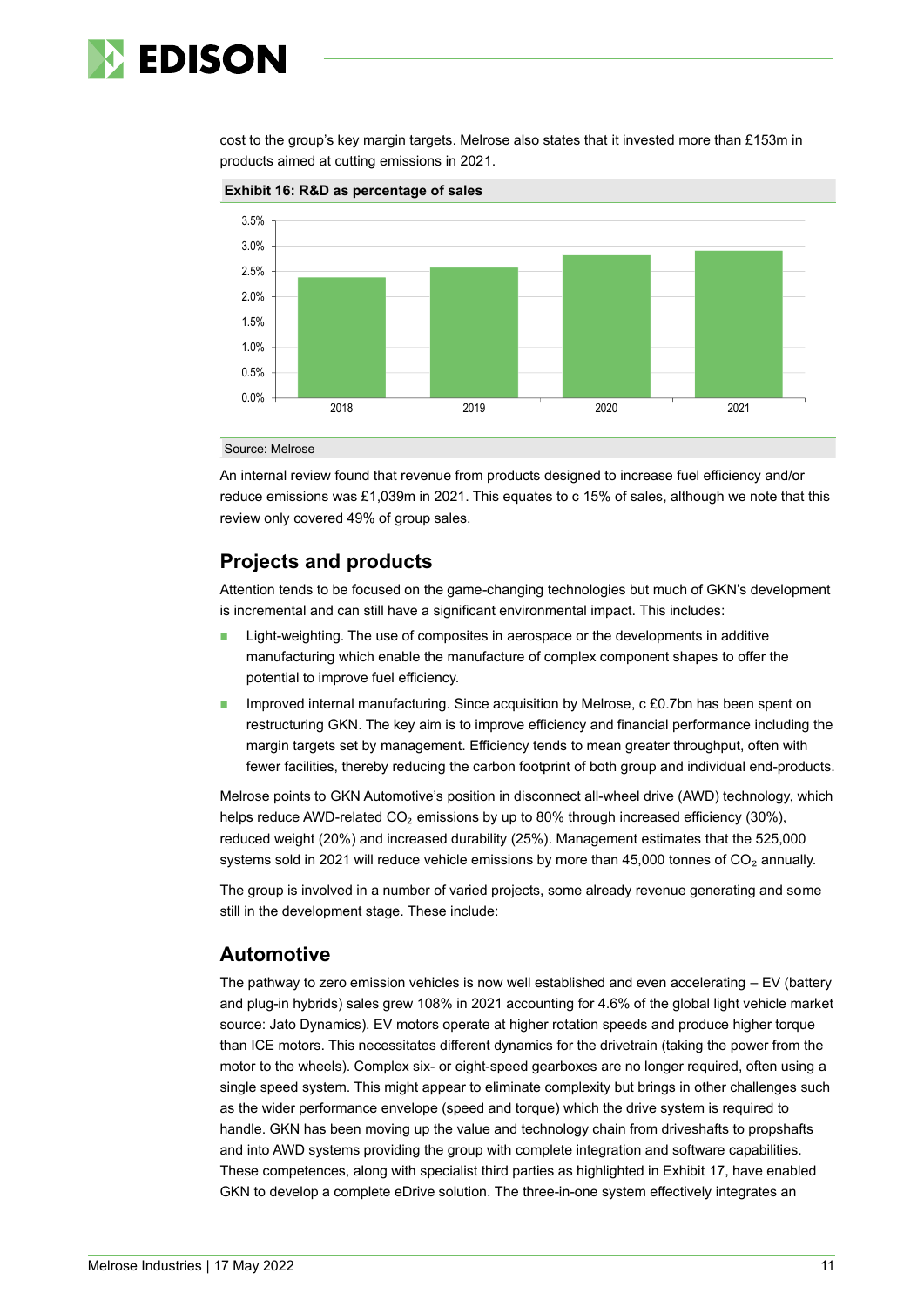

electric motor and inverter together with the single-speed transmission module that scales up the torque. It also includes power management, clutch and torque vectoring and can obviously be linked with GKN's traditional products such as sideshafts (delivering the rotational power to the wheels).

**Exhibit 17: GKN capabilities**



Source: Melrose

By 2021, GKN had already delivered more than 1.5m systems to customers. Continued success can be seen by the order intake of c £5bn of 'life of programme' new contracts in 2021, of which nearly 50% were for electric vehicle platforms.

## **Aerospace**

The importance of in-use emissions is perhaps best demonstrated by Airbus. In 2019 (ie prepandemic) Airbus's Scope 1 and 2 emissions were 954ktCO<sub>2</sub>e whereas Scope 3 indirect CO<sub>2</sub> emissions from 'use of sold product' were 736,003 ktCO<sub>2</sub>e. The air transport industry has committed to halving CO<sub>2</sub> levels by 2050 from a 2005 baseline, some way short of the Paris 1.5° target, and to be neutral by 2060. This reflects the difficulty in achieving reductions, with the sector falling into the 'hard to abate' part of the economy.

Potential from existing products is not being ignored, as highlighted by GKN Aerospace's 'Wing of Tomorrow' programme. Led by Airbus UK, the aim is for an improved composite-based wing for single aisle aircraft, offering the potential for improved performance and significant CO<sub>2</sub> savings. GKN Aerospace is investing more than £25m in the programme over three years. On the more futuristic side, GKN is using its hydrogen, composite and electrical wiring expertise to help develop and supply components to a range of zero emissions aircraft.

#### **Electric aircraft**

GKN is involved with a number of electric aircraft start-ups including:

- Eviation. A US-based start-up developing a composite battery-powered, electric, nine-seater commuter aircraft called Alice with a range of up to 500 miles and speeds of 250mph. Trials are expected in 2022, with launch date around 2024. Announced orders include 12 for DHL and 75 for US regional airline Cape Air. GKN Aerospace has agreed to supply the wings, empennage and electrical wiring interconnection systems. In particular, this will leverage GKN's composite wing manufacturing expertise, as witnessed through its partnership with Airbus's 'Wing of Tomorrow' programme.
- Vertical Aerospace (NYSE:EVTL). Vertical is developing an electric vertical take-off and landing (eVTOL) aircraft. The original two-seater concept has been developed into a five-seater, 100 mile range aircraft, the VX4. The order book stands at 1,350 including American Airlines, Virgin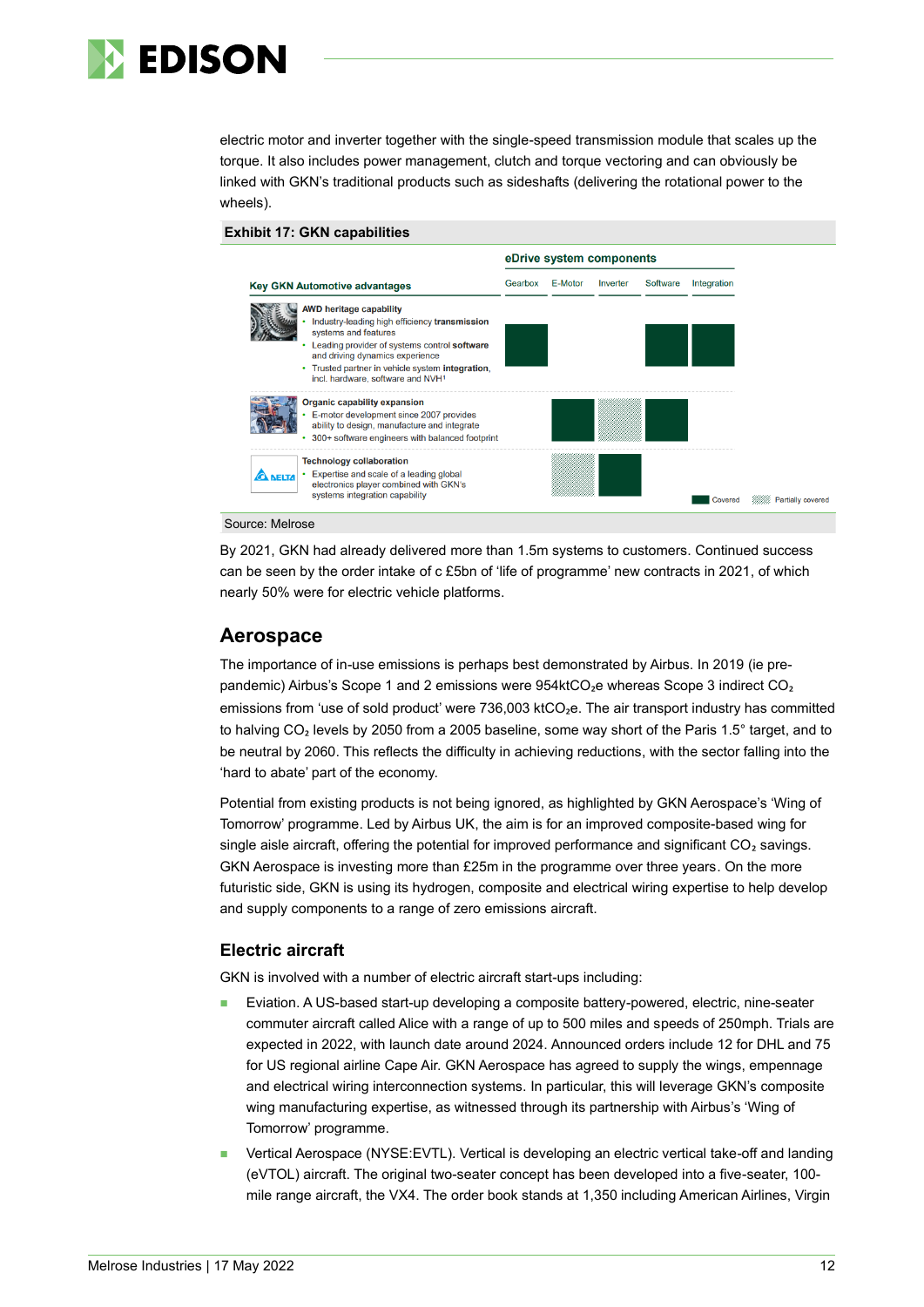

Atlantic and Bristow Group. The company is targeting certification in 2024 and deliveries commencing in 2025. The business listed on Nasdaq in 2021. GKN will manufacture composite wings and electric harnesses. Other partners include Rolls-Royce (electric powertrain), Honeywell (flight controls and avionics) and Solvay (materials).

Joby (NYSE:JOBY). Joby is developing a five-seater eVTOL commuter aircraft. GKN is in discussions to supply components on the aircraft.

## **Hydrogen-powered aircraft: H2GEAR**

H2GEAR is a collaborative project (GKN Aerospace partnering with Intelligent Energy, Aeristech, Newcastle University, The University of Manchester and University of Birmingham) to develop a hydrogen propulsion system for sub-regional aircraft (less than 100 passengers). The project aims to deliver a ground test of a complete 1MW powertrain, including the hydrogen storage, fuel cells, power management system and an electric motor by 2026. GKN is the lead partner, with the project being run out of the company's Global Technology Centre in Bristol. GKN brings hydrogen storage, aero-engine (from Volvo Aero), aero electrical technology (from Fokker) and manufacturing experience. Intelligent Energy brings fuel cell expertise and Aeristech high-speed electrical engines. This initial feasibility and test stage is a £54.4m project (GKN has committed £31.8m, of which £13.3m will be grant funded through Aerospace Technology Institute/Innovation UK).

## **Hydrogen**

Hydrogen is expected to provide a key element to solving global decarbonisation. The IEA expects global hydrogen demand to grow at least five-fold by 2050. Europe is pushing further, as highlighted by the UK targets published in 2021 (Exhibit 181), which have already seen the short-term 2030 targets doubled as part of the 2022 British energy security strategy.





Source: HM Government, UK Hydrogen Strategy

#### **Hydrogen storage**

Energy storage is an important element of decarbonisation, particularly given fluctuations from renewable energy sources such as wind and solar. Traditionally, hydrogen is stored as a highpressure gas or a cryogenic (low temperature) liquid. Chemical storage offers an alternative technology through hydrogen bonding with a compound in a reversible reaction. Benefits claimed by the GKN storage system include long life (15 years+), low pressure, no capacity losses and 100% recyclability. The system generates heat on regeneration which, along with the weight of metal hydride, makes such a technology best suited to stationary storage solutions.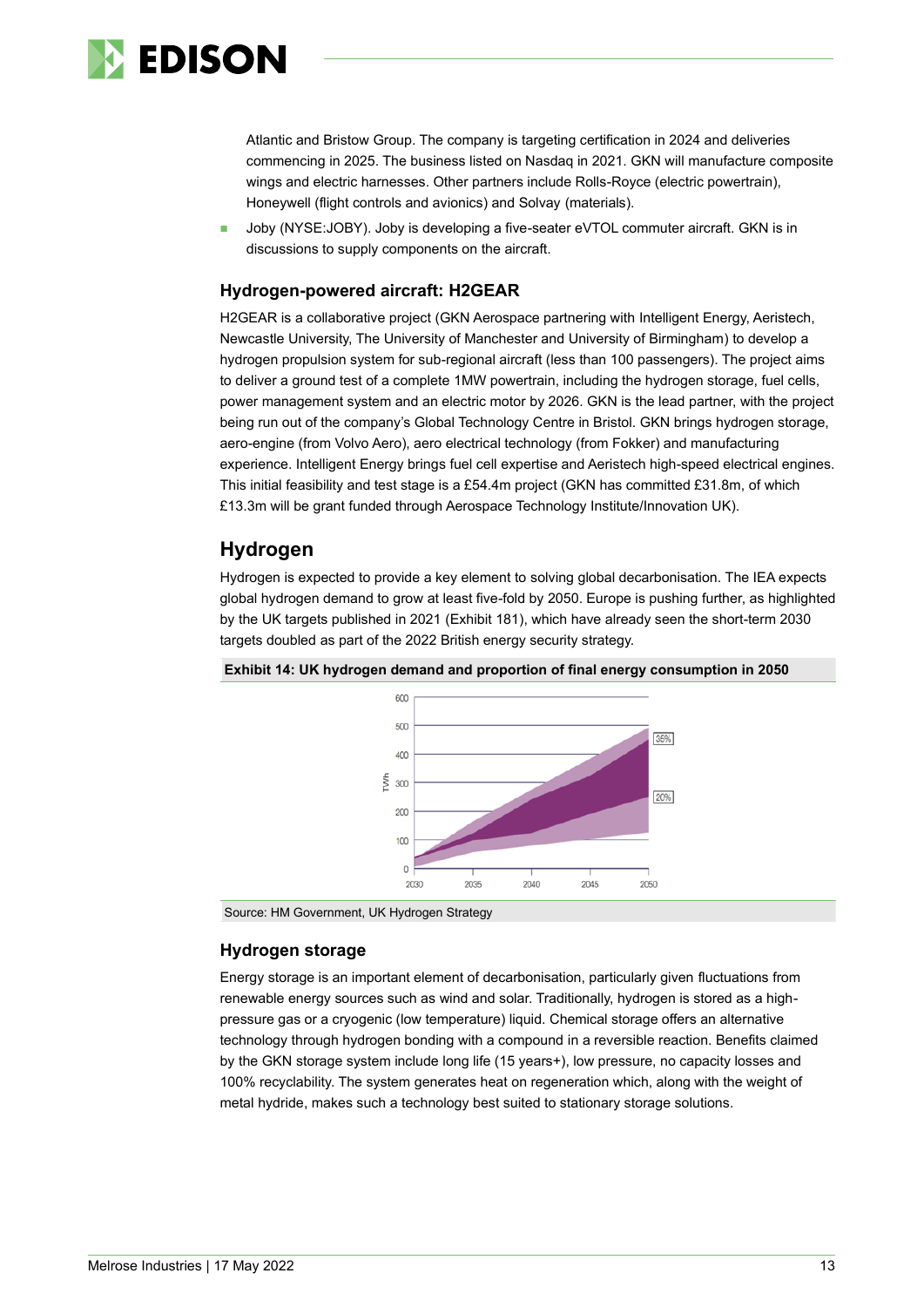



Melrose established GKN [Hydrogen](https://www.gknhydrogen.com/) as a separate business unit in 2021. Commercialisation is expected to commence in 2023 with three scale products in testing: HY2MINI 16.5–420 kWh, HY2MEDI 0.5–2 MWh and H2MEGA >8.8MWh, benefiting from the modular design of the system.

## **Hydrogen production**

HiiROC has developed Thermal Plasma Electrolysis process to convert gas (methane) into hydrogen and carbon black. The result is 'turquoise hydrogen' (a low-emission hydrogen dependent on the thermal process being powered with renewable energy and the carbon being permanently stored or used) with none of the  $CO<sub>2</sub>$  emissions that arise from traditional steam methane reformation and utilising a fifth of the energy of water electrolysis. The GKN collaboration aims to combine HiiROC's H2 generation technology with current hydrogen storage technology from GKN Hydrogen and GKN Aerospace expertise. Investors Wintershall Dea and VNG have recently announced a 400kg/day hydrogen facility in Germany using HiiROC technology, due to be operational in 2023. The business raised £21m in November 2021 for development and trials in which Melrose participated.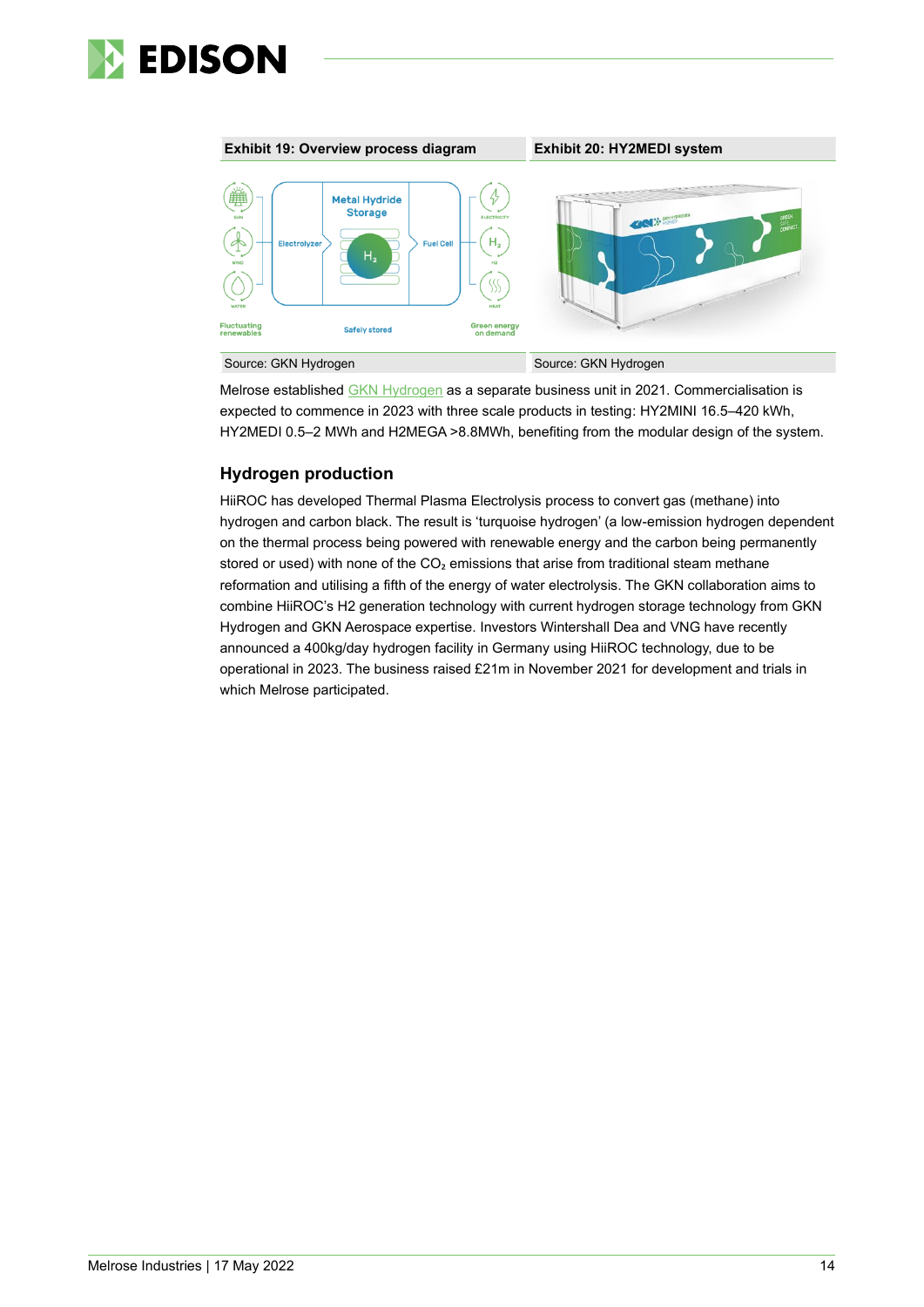

#### **Exhibit 2 1 : Financial summary**

|                                               | £m | 2019               | 2020              | 2021              | 2022e             | 2023e               |
|-----------------------------------------------|----|--------------------|-------------------|-------------------|-------------------|---------------------|
| Year to December                              |    | <b>IFRS</b>        | <b>IFRS</b>       | <b>IFRS</b>       | <b>IFRS</b>       | <b>IFRS</b>         |
| <b>INCOME STATEMENT</b>                       |    |                    |                   |                   |                   |                     |
| Revenue (ex Associates)<br>Cost of Sales      |    | 11,592<br>(8, 732) | 7,723<br>(6, 858) | 7,496<br>(6, 394) | 7,699<br>(6, 467) | 8,348<br>(6,929)    |
| Gross Profit                                  |    | 2,860              | 865               | 1,102             | 1,232             | 1,419               |
| <b>EBITDA</b>                                 |    | 1,534              | 521               | 734               | 894               | 1,081               |
| Operating profit (before amort. and excepts.) |    | 1,102              | 141               | 375               | 484               | 681                 |
| Amortisation of acquired intangibles          |    | (534)              | (472)             | (452)             | (452)             | (452)               |
| Exceptionals                                  |    | (250)              | (156)             | (374)             | (250)             | (200)               |
| Share-based payments                          |    |                    |                   |                   |                   |                     |
| Reported operating profit<br>Net Interest     |    | 318<br>(213)       | (487)<br>(182)    | (451)<br>(123)    | (218)<br>(124)    | 29<br>(136)         |
| Joint ventures & associates (post tax)        |    | 0                  | 0                 | 0                 | 0                 | 0                   |
| Exceptionals                                  |    |                    |                   |                   |                   |                     |
| Profit Before Tax (norm)                      |    | 889                | (41)              | 252               | 360               | 545                 |
| Profit Before Tax (reported)                  |    | 105                | (669)             | (574)             | (342)             | (107)               |
| Reported tax                                  |    | (51)               | 114               | 172               | 0                 | 0                   |
| Profit After Tax (norm)                       |    | 699                | (27)              | 197               | 281               | 420                 |
| Profit After Tax (reported)                   |    | 54                 | (555)             | (402)             | (342)             | (107)               |
| Minority interests<br>Discontinued operations |    | (9)<br>(106)       | (3)<br>32         | (4)<br>1,283      | (2)<br>0          | (2)<br>$\mathbf{0}$ |
| Net income (normalised)                       |    | 690                | (30)              | 193               | 279               | 418                 |
| Net income (reported)                         |    | (61)               | (526)             | 877               | (344)             | (109)               |
| Average Number of Shares Outstanding (m)      |    | 4,858              | 4,858             | 4,695             | 4,372             | 4,372               |
| EPS - normalised (p)                          |    | 14.3               | (0.6)             | 4.1               | 6.4               | 9.6                 |
| EPS - normalised fully diluted (p)            |    | 14.3               | (0.6)             | 4.1               | 6.4               | 9.6                 |
| EPS - basic reported (p)                      |    | (1.2)              | (11.0)            | 18.7              | (7.9)             | (2.5)               |
| Dividend (p)                                  |    | 1.70               | 0.75              | 1.75              | 2.25              | 3.00                |
| Revenue growth (%)                            |    | (1.2)              | (20.0)            | 2.0               | 2.4               | 8.4                 |
| Gross Margin (%)                              |    | 24.7               | 11.2              | 14.7              | 16.0              | 17.0                |
| EBITDA Margin (%)                             |    | 13.2               | 6.7               | 9.8               | 11.6              | 13.0                |
| Normalised Operating Margin                   |    | 9.5                | 1.8               | 5.0               | 6.3               | 8.2                 |
| <b>BALANCE SHEET</b>                          |    |                    |                   |                   |                   |                     |
| <b>Fixed Assets</b>                           |    | 14,322             | 13,515            | 11,438            | 11,126            | 10,824              |
| Intangible Assets                             |    | 9.822              | 9,299             | 7,437             | 6,985             | 6,533               |
| Tangible Assets                               |    | 3,432              | 3,133             | 2,528             | 2,668             | 2,818               |
| Investments & other<br><b>Current Assets</b>  |    | 1,068<br>3,918     | 1,083<br>3,165    | 1,473<br>2,584    | 1,473<br>2,609    | 1,473<br>2,697      |
| <b>Stocks</b>                                 |    | 1,332              | 1,126             | 893               | 904               | 942                 |
| Debtors                                       |    | 1,970              | 1,658             | 1,184             | 1,198             | 1,249               |
| Cash & cash equivalents                       |    | 512                | 311               | 473               | 473               | 473                 |
| Other                                         |    | 104                | 70                | 34                | 34                | 34                  |
| <b>Current Liabilities</b>                    |    | 3,486              | 3,363             | 3,124             | 3,053             | 3,120               |
| Creditors                                     |    | 2,461              | 2,456             | 2,051             | 2,076             | 2,163               |
| Tax and social security                       |    | 106                | 188               | 142               | 142               | 142                 |
| Short term borrowings<br>Other                |    | 284<br>635         | 165<br>554        | 462<br>469        | 462<br>373        | 462<br>353          |
| Long Term Liabilities                         |    | 7,203              | 6,207             | 3,358             | 3,570             | 3,507               |
| Long term borrowings                          |    | 3,464              | 2,926             | 903               | 1,145             | 1,185               |
| Other long-term liabilities                   |    | 3,739              | 3,281             | 2,455             | 2,425             | 2,322               |
| <b>Net Assets</b>                             |    | 7,551              | 7,110             | 7,540             | 7,112             | 6,894               |
| Minority interests                            |    | 26                 | 29                | 33                | 33                | 33                  |
| Shareholders' equity                          |    | 7,525              | 7,081             | 7,507             | 7,079             | 6,861               |
| <b>CASH FLOW</b>                              |    |                    |                   |                   |                   |                     |
| Operating Cash Flow                           |    | 1,534              | 521               | 734               | 894               | 1,081               |
| Working capital<br>Exceptional & other        |    | 58                 | 371               | 62                | (20)              | (65)                |
| Tax                                           |    | (519)<br>(117)     | (9)<br>(14)       | (321)<br>(65)     | (335)<br>(79)     | (250)<br>(125)      |
| Net operating cash flow                       |    | 956                | 869               | 410               | 460               | 641                 |
| Capex                                         |    | (495)              | (265)             | (225)             | (500)             | (500)               |
| Acquisitions/disposals                        |    | 119                | (11)              | 2,693             | 0                 | 0                   |
| Net interest                                  |    | (120)              | (127)             | (137)             | (60)              | (72)                |
| Equity financing                              |    | 0                  | 0                 | (730)             | 0                 | 0                   |
| Dividends                                     |    | (237)              | 0                 | (69)              | (84)              | (109)               |
| Other                                         |    |                    |                   |                   |                   |                     |
| Net Cash Flow<br>Opening net debt/(cash)      |    | 223<br>3,482       | 466<br>3,283      | 1,942<br>2,847    | (184)<br>950      | (40)<br>1,134       |
| FX                                            |    | 90                 | 7                 | 40                | 0                 | 0                   |
| Other non-cash movements                      |    | (114)              | (37)              | (85)              | 0                 | 0                   |
| Closing net debt/(cash)                       |    | 3,283              | 2,847             | 950               | 1,134             | 1,174               |
|                                               |    |                    |                   |                   |                   |                     |

Source: Company accounts, Edison Investment Research